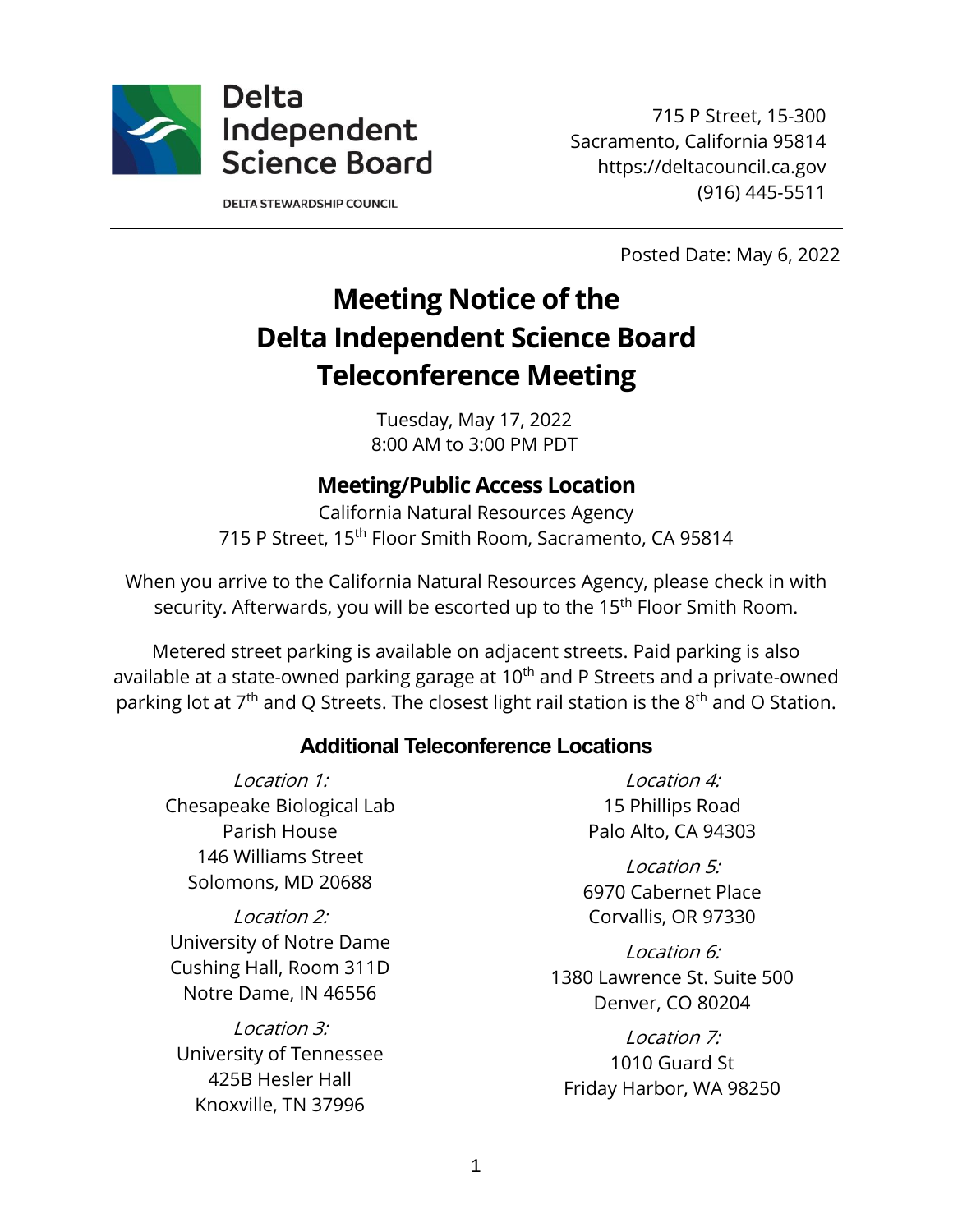## **Public Comments**

Information for providing public comments is at the end of this notice. Public comment may be limited to three minutes per person.

## **Webcast**

The meeting will be webcast and will be recorded. To join the webcast, please register before the meeting via [Zoom:](https://us02web.zoom.us/webinar/register/WN_RGV277SlQDCUo5nrh5zVww)

https://us02web.zoom.us/webinar/register/WN\_RGV277SlQDCUo5nrh5zVww

After registering, you will receive a confirmation email with instructions to join the webcast. If you have a computer microphone, you will have the option to receive audio and provide oral comments through your computer. If not, please dial the phone number listed in your confirmation email.

Note: Accessing the Zoom webcast requires you to enter your name and email, which may be disclosed as public information. The signal for the live feed may be intermittent due to the internet infrastructure at your location.

## **Other Remote Options**

If you need a phone only option, please call the meeting clerk at 916-902-6571 by 7:00 AM on Tuesday, May 17.

If you prefer a view-only option that does not require registration, the meeting will also be webcast on [Cal-SPAN:](https://cal-span.org/static/index.php) https://cal-span.org/static/index.php. With this option, you will not be able to provide oral comments.

## **Meeting Materials**

Materials referenced in this notice are available on the [events web page](https://deltacouncil.ca.gov/events.html) at https://deltacouncil.ca.gov/events.html. Members of the public are encouraged to visit the events web page to view the meeting materials.

## **Purpose**

The Delta Independent Science Board (Delta ISB) will meet regarding its current activities, including next steps and outreach efforts on recently completed reviews, the Science Needs Assessment, and future review topics. In addition, the Delta ISB will discuss its draft response to the Delta Science Program on its assessment of the impact and value of the Delta ISB. Based on the discussion, the Delta ISB may take action on next steps for submitting the draft response to the Delta Science Program.

This Purpose section describes the highlights. For more information about the meeting, refer to the agenda below.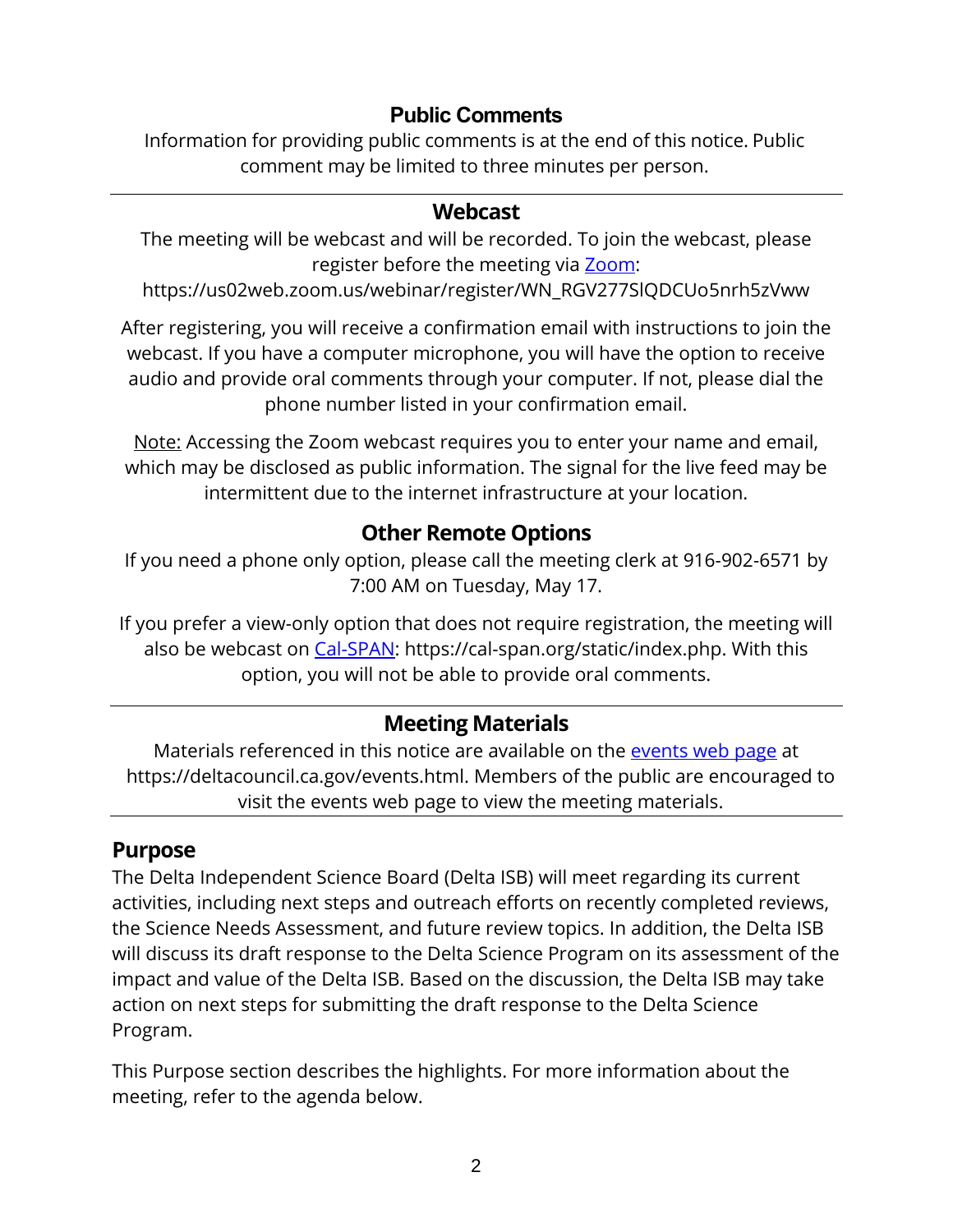# **Agenda**

The agenda items listed below may be considered in a different order pursuant to the determination of the Delta ISB chair. Times listed on the agenda are approximate only. At the discretion of the Delta ISB, all items appearing on this agenda, whether expressly listed for action, may be deliberated upon and may be subject to action.

~ 8:00 AM: Meeting Starts

- 1. Welcome and Declarations
- 2. Delta ISB Chair Report and Business Matters
- 3. Delta Stewardship Council Report and Executive Officer Report
- 4. Delta Lead Scientist Report

Dr. Laurel Larsen will report on recent Delta Science Program activities, and will provide an overview of the [final 2022-2026 Science Action Agenda,](https://scienceactionagenda.deltacouncil.ca.gov/pdf/2022-2026-science-action-agenda.pdf) including the changes made based on **[Delta ISB's review](https://deltacouncil.ca.gov/pdf/isb/products/2022-01-28-isb-science-action-agenda-review.pdf)** of the draft Science Action Agenda.

- 5. Discussion and Potential Action: Next Steps on the Current and Completed Reviews (Action Item)
	- a. Monitoring Enterprise Review
	- b. Water Supply Reliability Estimation Review
	- c. Non-native Species Review

The Delta ISB has completed its [non-native species review,](https://deltacouncil.ca.gov/pdf/isb/products/2021-05-21-isb-non-native-species-review.pdf) monitoring [enterprise review](https://deltacouncil.ca.gov/pdf/isb/products/2022-03-22-isb-monitoring-enterprise-review.pdf) and is in the process of finalizing its water supply reliability [estimation review.](https://deltacouncil.ca.gov/pdf/isb/meeting-materials/2022-02-02-isb-draft-water-supply-review.pdf) The Delta ISB will discuss next steps and outreach efforts for these reviews. Based on the discussion, the Delta ISB may take action on the next steps for these reviews.

6. Discussion: Science Needs Assessment

Based on the [recommendations from the Delta ISB](https://deltacouncil.ca.gov/pdf/isb/products/2019-02-11-isb-letter-to-dpiic.pdf) in February 2019 and the endorsement of the Delta Plan Interagency Implementation Committee (DPIIC), a long-term Science Needs Assessment is being developed, as part of the **Delta Science Funding and Governance Initiative**. The Science Needs Assessment will identify key science efforts to provide long-term management insights in the context of rapid environmental change and recommendations for organizing the science enterprise to better address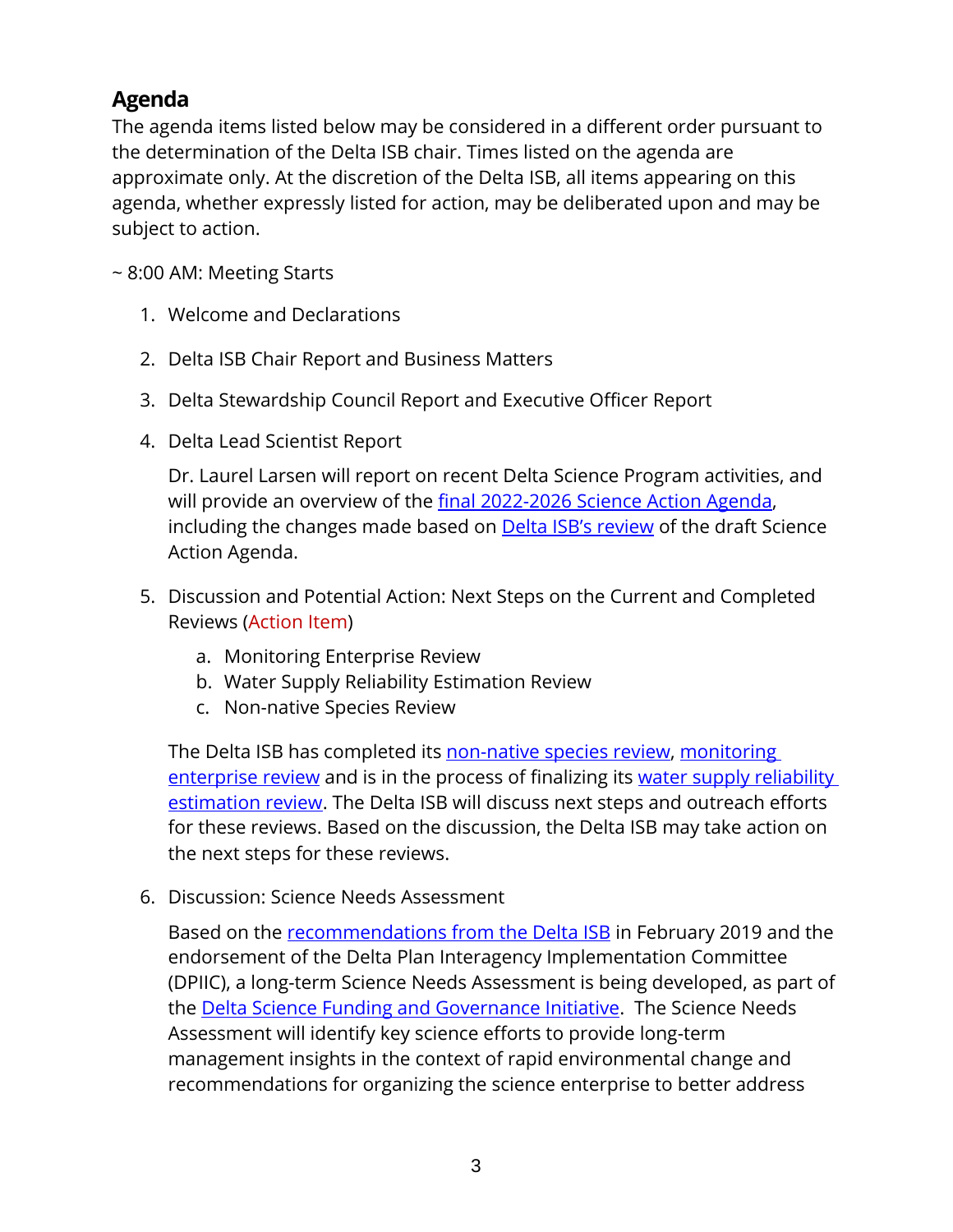complex and changing problems. The Delta ISB will discuss a revised outline for the Science Needs Assessment.

~10:00 AM: Break. Reconvene at 1:00 PM

- 7. Discussion and Potential Action: Future Reviews (Action Item)
	- a. Subsidence Reversal
	- b. Food-webs
	- c. Hydrodynamic and Water Quality Modeling
	- d. Environmental Flows/Future Conditions
	- e. Climate Change Forecasting and Scenario Development Science

The Delta ISB will continue to discuss future reviews. Based on the discussion, the Delta ISB may take action on the next steps for future reviews.

8. Discussion and Potential Action: Draft Response of the Delta Science Program Assessment of the Impact and Value of the Delta ISB (Action Item)

The Delta ISB will discuss its draft response to the Delta Science Program on its [assessment of the impact and value of the Delta ISB.](https://deltacouncil.ca.gov/pdf/isb/meeting-materials/2022-03-03-delta-isb-assessment.pdf) Based on the discussion, the Delta ISB may take action on next steps for submitting the draft response to the Delta Science Program.

- 9. Preparation for Upcoming Delta ISB Meetings
- 10.Review of Items for Follow-up

Staff will provide a summary of any follow-up items for individual members to address after the meeting.

11.Public Comments

The Delta ISB will take public comments on topics within its jurisdiction that are not on the agenda.

~ 3:00 PM: Meeting adjourned

## **Additional Information**

- If you have any questions, please contact Edmund Yu at 916-902-6571 or [Edmund.Yu@deltacouncil.ca.gov.](mailto:Edmund.Yu@deltacouncil.ca.gov)
- If you need reasonable accommodation due to a disability, please contact the Delta Stewardship Council's Human Resources Office at 916-445-5511.